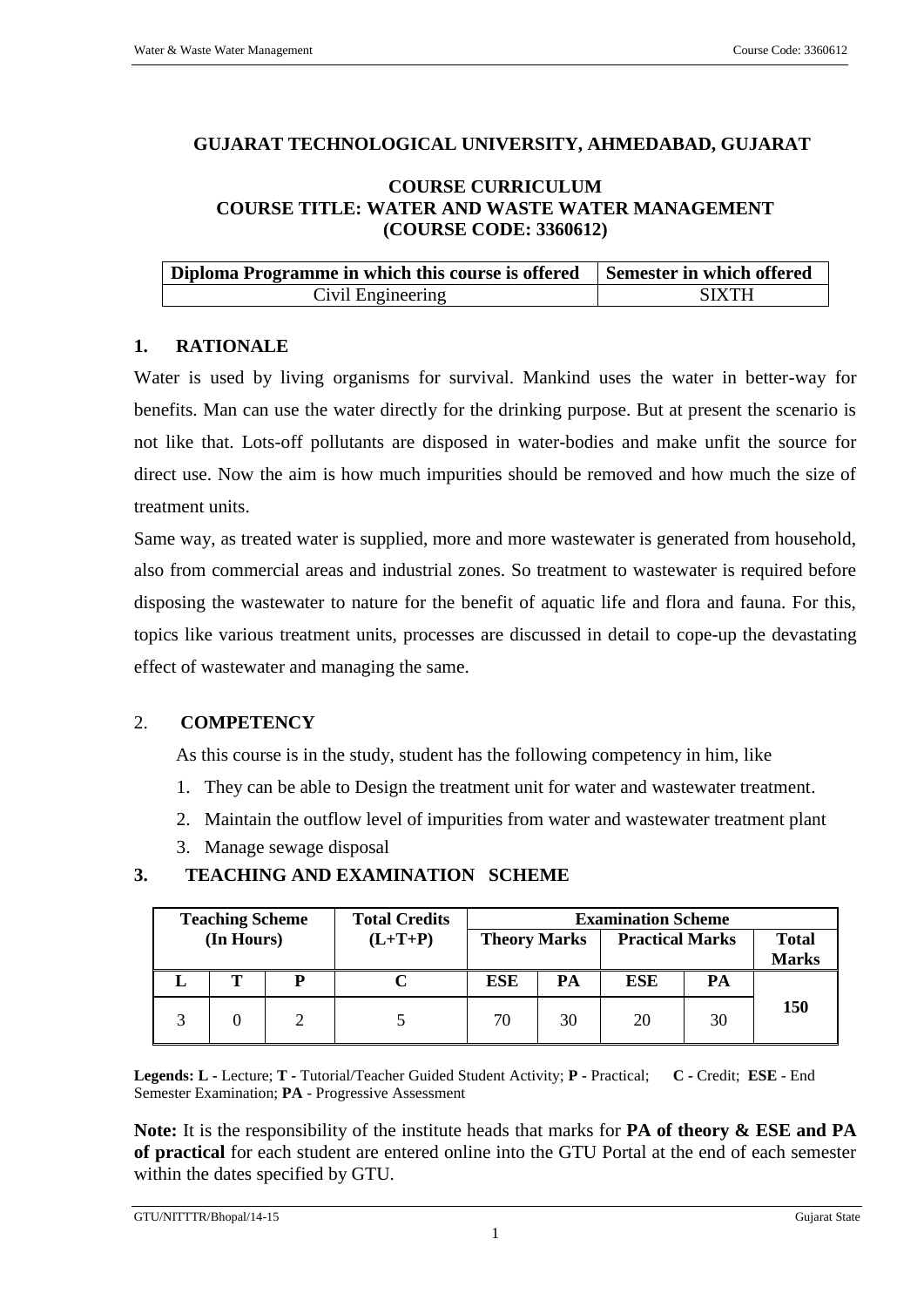# **4. COURSE DETAILS**

| Unit                                                                                            | <b>Major Learning Outcomes</b><br>(Course Outcomes in Cognitive<br><b>Domain according to NBA</b><br>terminology)                                                                                                                                                                       | <b>Topics and Sub-topics</b>                                                                                                                                                                                                                                                                                                                                                                                                                                                                                                                                                                           |
|-------------------------------------------------------------------------------------------------|-----------------------------------------------------------------------------------------------------------------------------------------------------------------------------------------------------------------------------------------------------------------------------------------|--------------------------------------------------------------------------------------------------------------------------------------------------------------------------------------------------------------------------------------------------------------------------------------------------------------------------------------------------------------------------------------------------------------------------------------------------------------------------------------------------------------------------------------------------------------------------------------------------------|
| Unit-I<br><b>Introduction</b>                                                                   | 1a Enlist necessity of water<br>treatment.<br>1b Explain the requirement of<br>wastewater treatment.<br>1c Describe the roll of Industrial<br>wastewater in pollution.                                                                                                                  | 1.1 Water Treatment & distribution of<br>treated water<br>1.2 Sewage Treatment<br>1.3 Industrial Wastewater Treatment                                                                                                                                                                                                                                                                                                                                                                                                                                                                                  |
| Unit-II<br><b>Design of Water</b><br><b>Treatment Plant &amp;</b><br><b>Distribution System</b> | 2a Analyze various impurities<br>present in Raw-water.<br>2b Explain the treatment<br>required to raw-water to<br>make fit for potable use.<br>2c Design various unit<br>operations and processes for<br>water treatment.<br>2d Calculate Reservoir capacity<br>to store treated water. | Collection of water sample<br>2.1<br>2.2<br>Water analysis: Physical, Chemical<br>and Bacteriological<br>2.3<br>Treatment plant<br>Location<br>a.<br>b. Unit/Process to be adopted<br>Design of water treatment plant for<br>2.4<br>given data<br>Detention period<br>a.<br>Size of Units<br>$\mathbf{b}$ .<br>c. Requirement of chemicals for<br>treatment process<br>d. Efficiency of Treatment<br>Unit/Process<br>e. Requirement of Disinfectant<br>Types of reservoirs for treated water<br>2.5<br>2.6<br>Determination of storage capacity of<br>reservoir<br>2.7<br>Types of distribution system |
| Unit-III<br><b>Design of Sewer</b>                                                              | 3a Enlist factors affecting sewer<br>design.<br>3b Design a sewer for given<br>condition.                                                                                                                                                                                               | 3.1 Sources of sewage<br>3.2 Factors affecting sanitary sewer<br>3.3 Storm water calculation<br>(Rational method/Empirical<br>method)<br>3.4 Velocity of flow from sewer<br>3.5 Method of design of sewer                                                                                                                                                                                                                                                                                                                                                                                              |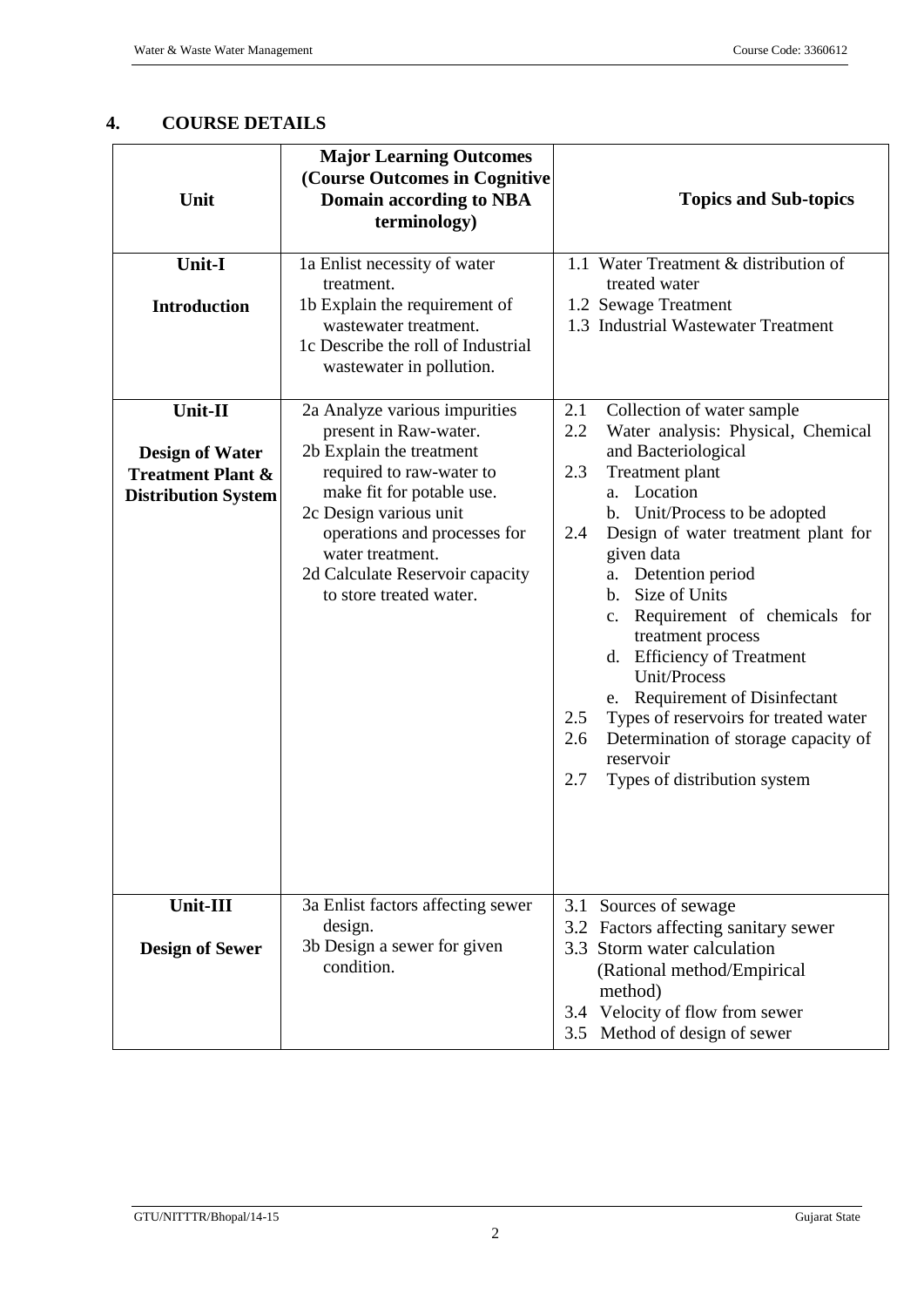| Unit-IV                     | 4a Enlist characteristics of                                | 4.1 Necessity of Sewage Treatment                                         |  |
|-----------------------------|-------------------------------------------------------------|---------------------------------------------------------------------------|--|
|                             | sewage.                                                     | 4.2 Sample collection                                                     |  |
| <b>Sewage Treatment</b>     | 4b Explain design procedure for                             | 4.3 Properties of sewage                                                  |  |
| <b>Process &amp; Design</b> | wastewater treatment plant.                                 | 4.4 Location of Treatment Plant                                           |  |
|                             |                                                             | 4.5 Design period                                                         |  |
|                             |                                                             | 4.6 Layout of Treatment Plant                                             |  |
|                             |                                                             | 4.7 Miscellaneous treatment methods                                       |  |
|                             |                                                             | 4.8 Design of sewage treatment plant for                                  |  |
|                             |                                                             | given data                                                                |  |
|                             |                                                             | 4.9 Advance Treatment of wastewater                                       |  |
| Unit-V                      | 5a Explain the characteristics of                           | 5.1 Water pollution by industrial waste                                   |  |
|                             | industrial wastewater.                                      | 5.2 Industrial effluent Characteristics                                   |  |
| <b>Industrial</b>           | 5b Describe and design the                                  | 5.3 Industrial effluent standards for                                     |  |
| Wastewater                  | treatment units required to<br>treat industrial wastewater. | disposal into stream and on land                                          |  |
| <b>Treatment</b>            |                                                             | 5.4 Industrial wastewater treatments                                      |  |
|                             |                                                             | Dairy<br>a.                                                               |  |
|                             |                                                             | Pulp and Paper mill<br>b.                                                 |  |
|                             |                                                             | Dyeing Industry<br>$C_{\bullet}$                                          |  |
|                             |                                                             | Pharmaceutical Industry<br>d.                                             |  |
|                             |                                                             |                                                                           |  |
| Unit-VI                     |                                                             | 6a Explain the methods of reuse the $6.1$ Wastewater-A growing resource   |  |
|                             | wastewater.                                                 | 6.2 Economic characteristics of recycled                                  |  |
| <b>Wastewater Reuse</b>     |                                                             | wastewater                                                                |  |
|                             |                                                             | 6.3 Key-Drivers in wastewater recycling                                   |  |
|                             |                                                             | 6.4 Government/Institutional Role in                                      |  |
|                             |                                                             | wastewater recycling                                                      |  |
|                             |                                                             | 6.5 Social Aspect of wastewater recycling                                 |  |
|                             |                                                             | 6.6 Wastewater reuse in India                                             |  |
| Unit-VII                    | 7a Explain the procedure for                                | 7.1 Define: Septage, Sludge                                               |  |
|                             | removal of sludge and sewage                                | 7.2 Use of stabilization Lagoons for the                                  |  |
| <b>Sludge and Septage</b>   | generated from wastewater<br>treatment.                     | <b>Treatment of Seepage</b>                                               |  |
| : Treatment and             |                                                             | 7.3 Site Selection for Stabilization Lagoons                              |  |
| <b>Disposal</b>             |                                                             | 7.4 Design Criteria for Stabilization Lagoons<br>7.5 Treatment of Seepage |  |
|                             |                                                             | a. Land Disposal                                                          |  |
|                             |                                                             | b. co-treatment of Seepage and sewage                                     |  |
|                             |                                                             | c. Independent treatment of Sepatge                                       |  |
|                             |                                                             | 7.6 Treatment of Sewage sludge                                            |  |
|                             |                                                             | a. Stabilization                                                          |  |
|                             |                                                             | b. Composting                                                             |  |
|                             |                                                             | c. anaerobic digestion                                                    |  |
|                             |                                                             |                                                                           |  |
|                             |                                                             | d. other methods                                                          |  |
|                             |                                                             | 7.7 Disposal of sludge<br>a. Disposal in water                            |  |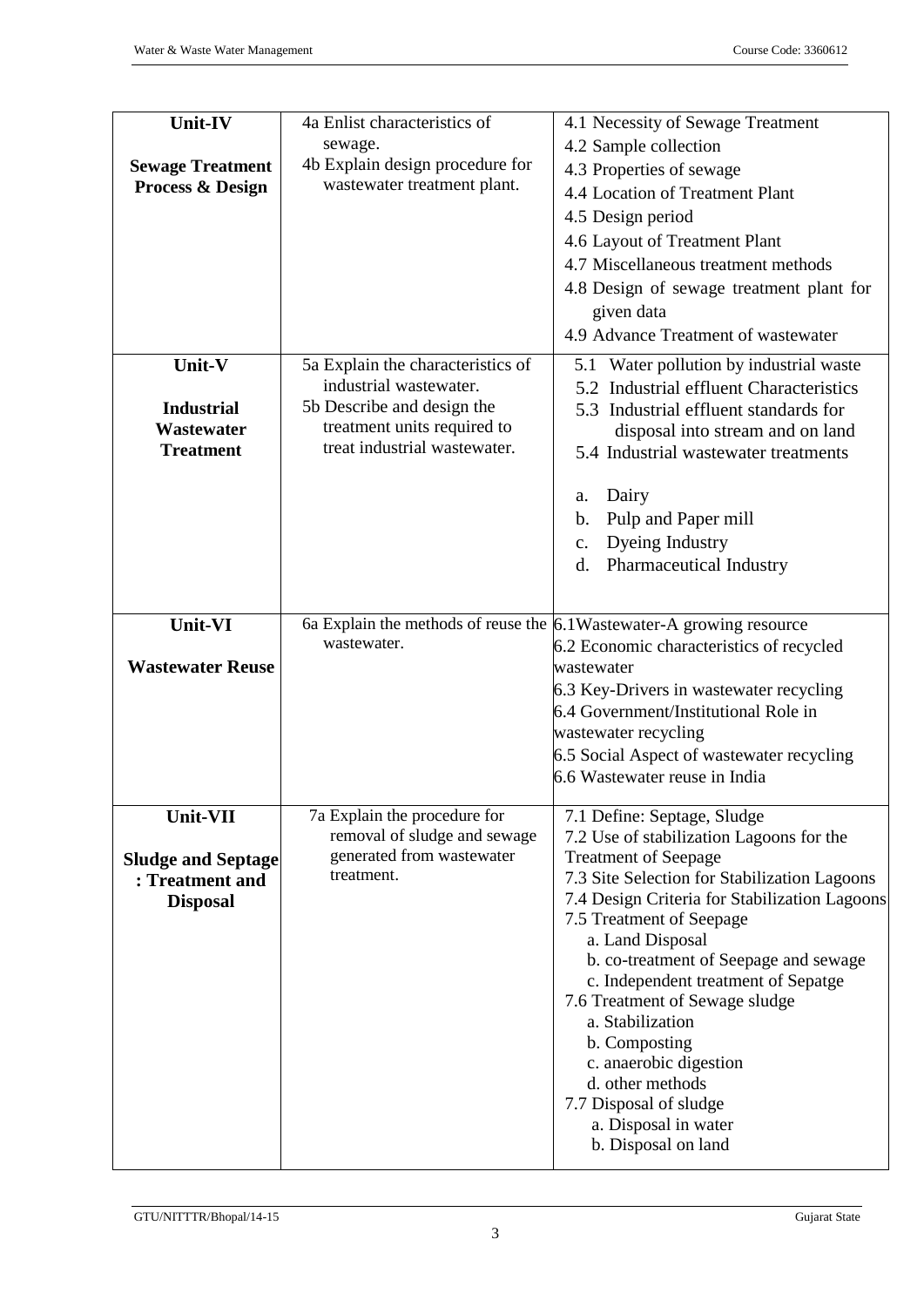| Unit-VIII                     | 8a Explain the procedure for | [8.1 Requirement of Disposal wastewater]<br>disposal of treated wastewater. $8.2$ Discharge of treated wastewater |
|-------------------------------|------------------------------|-------------------------------------------------------------------------------------------------------------------|
| Wastewater<br><b>Disposal</b> |                              | a. in surface water<br>b. on Land<br>c. injection in ground                                                       |

# **6. SUGGESTED SPECIFICATION TABLE WITH HOURS & MARKS (THEORY)**

| Unit         | <b>Unit Title</b>                |                 | <b>Distribution of Theory Marks</b> |                |                   |              |
|--------------|----------------------------------|-----------------|-------------------------------------|----------------|-------------------|--------------|
|              |                                  | <b>Teaching</b> | R                                   |                | A                 | <b>Total</b> |
|              |                                  | <b>Hours</b>    | <b>Level</b>                        | <b>Level</b>   | <b>Level</b>      | <b>Marks</b> |
| I            | <b>Introduction</b>              | 2               |                                     |                | $\mathbf{\Omega}$ | 3            |
| $\mathbf{I}$ | <b>Design of Water Treatment</b> | 12              | 3                                   | 3              | 6                 | 20           |
|              | <b>Plant &amp; Distribution</b>  |                 |                                     |                |                   |              |
|              | <b>System</b>                    |                 |                                     |                |                   |              |
| III          | <b>Design of Sewer</b>           | $\overline{2}$  |                                     | $\Omega$       |                   | 3            |
| IV           | <b>Sewage Treatment Process</b>  | 10              | 4                                   | $\overline{A}$ | 4                 | 18           |
|              | & Design                         |                 |                                     |                |                   |              |
| V            | <b>Industrial Wastewater</b>     | 9               | $\overline{2}$                      | $\mathcal{D}$  | 5                 | 15           |
|              | <b>Treatment</b>                 |                 |                                     |                |                   |              |
| VI           | <b>Wastewater Reuse</b>          | $\overline{2}$  |                                     | $\Omega$       |                   | 3            |
| VII          | <b>Sludge and Septage:</b>       | 3               |                                     |                |                   | 5            |
|              | <b>Treatment and Disposal</b>    |                 |                                     |                |                   |              |
| <b>VIII</b>  | <b>Wastewater Disposal</b>       | $\mathbf{2}$    |                                     | $\Omega$       |                   | 3            |
|              |                                  | 42              | 14                                  |                | 19                | 70           |

Legends: R = Remember; U = Understand; A = Apply and above levels (Bloom's revised taxonomy)

**Note:** This specification table shall be treated as only general guideline for students and teachers. The actual distribution of marks in the question paper may vary from above table.

# **7. SUGGESTED LIST OF EXERCISES/PRACTICAL**

The practical/exercises should be properly designed and implemented with an attempt to develop different types of skills so that students are able to acquire the competency. Following is the list of experiments for guidance.

| S. No.         | Unit No.     | <b>Practical/Exercise</b>                                                                                                            | Apprx.<br>Hrs.<br><b>Required</b> | Apprx.<br>Hrs.<br><b>Required</b><br>for<br>Project |
|----------------|--------------|--------------------------------------------------------------------------------------------------------------------------------------|-----------------------------------|-----------------------------------------------------|
| 1              | I & H        | Find-out various characteristics of Water, like<br><b>Turbidity</b><br>a.<br><b>Alkalinity</b><br>b.<br>pH<br>c.<br><b>MPN</b><br>d. | 6                                 |                                                     |
| $\overline{2}$ | $\mathbf{H}$ | Design Water Treatment plant for given data.                                                                                         |                                   |                                                     |
| 4              | Ш            | Design of Sewer for given data                                                                                                       | $\mathbf{2}$                      |                                                     |
| 5              | IV & $V$     | Find Various characteristics of wastewater like<br><b>BOD</b><br>а.<br><b>COD</b><br>b.                                              | 6                                 |                                                     |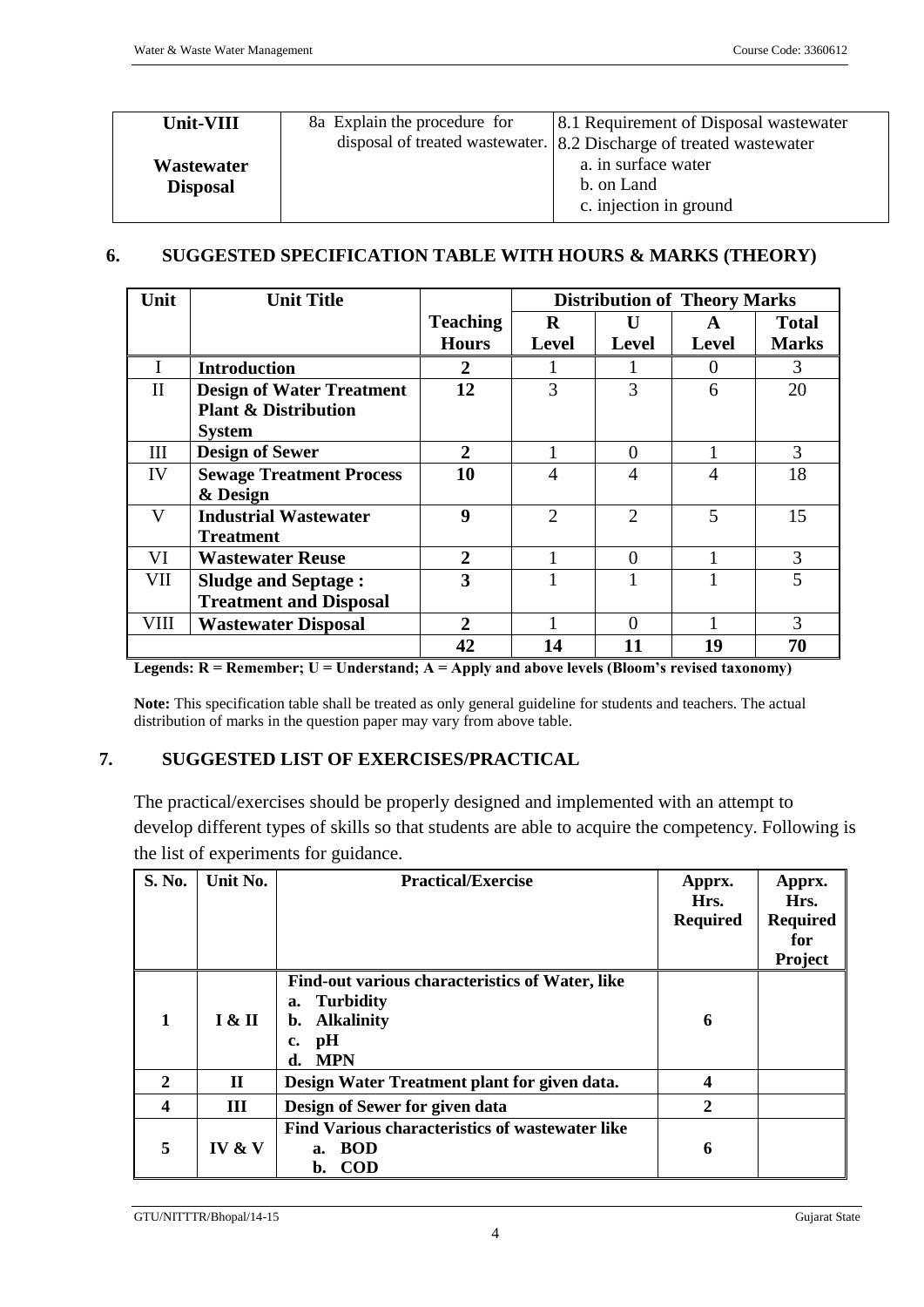| S. No. | Unit No.      | <b>Practical/Exercise</b>                                                                                                                              | Apprx.<br>Hrs.<br><b>Required</b> | Apprx.<br>Hrs.<br><b>Required</b><br>for<br>Project |
|--------|---------------|--------------------------------------------------------------------------------------------------------------------------------------------------------|-----------------------------------|-----------------------------------------------------|
|        |               | c. SVI                                                                                                                                                 |                                   |                                                     |
| 6      | IV            | Design a wastewater treatment plant according to<br>given data.                                                                                        | 4                                 |                                                     |
| 7      | V             | <b>Assignment: Draw flow chart for different</b><br><b>Industrial Process</b>                                                                          | $\mathbf{2}$                      |                                                     |
| 8      | VII &<br>VIII | <b>Assignment: Write short note on</b><br>a. Septage disposal method<br>Sewage-sludge disposal method<br>b.<br><b>Wastewater disposal method</b><br>c. | $\mathbf{2}$                      |                                                     |
|        |               |                                                                                                                                                        | 28                                |                                                     |

# **8. SUGGESTED STUDENT ACTIVITIES**

- **1. Visit nearby Water treatment plant for design point of view.**
- **2.Visit nearby wastewater treatment plant for design point of view.**
- **3. Visit nearby industries and understand the process and point of wastewater generation.**

# **9 SUGGESTED LEARNING RESOURCES**

#### **(A)List of Books:**

| S.<br>No. | <b>Title of Books</b>                                           | <b>Author</b>                               | <b>Publication</b>                  |
|-----------|-----------------------------------------------------------------|---------------------------------------------|-------------------------------------|
| 1.        | Water Supply Engineering                                        | S. K. Garg                                  | Khanna Publishers, New<br>Delhi     |
| 2.        | Wastewater Treatment: Concept<br>and Design Approach            | Karia and Christian                         | PHI Learning PVT Ltd.,<br>New Delhi |
| 3.        | Alternate Water Source<br>and<br>wastewater management          | E.W. Bob Boulware                           | TMH, New Delhi                      |
| 4.        | Water, Waste water and Storm<br>water infrastructure management | Grigg                                       | Int Water Association               |
| 5.        | Water and<br>Wastewater<br>Technology                           | Hammer<br>and<br>Hammer                     | PHI Learning PVT Ltd.,<br>New Delhi |
| 6.        | sanitary<br>Water<br>Supply<br>and<br>Engineering               | Birdie, G. S.                               | Jain Book Depot, New<br>Delhi       |
| 7.        | Engineering:<br>Wastewater<br><b>Treatment Disposal Reuse</b>   | Metcalf and Eddy                            | TMH, New Delhi                      |
| 8.        | Septage management Guide for<br><b>Local Governments</b>        | David M. Robbins                            |                                     |
| 9.        | Septage management in Urban<br>India (NSUP)                     | Ministry<br>Urban<br>Of<br>Development, GOI | Govt Of India                       |